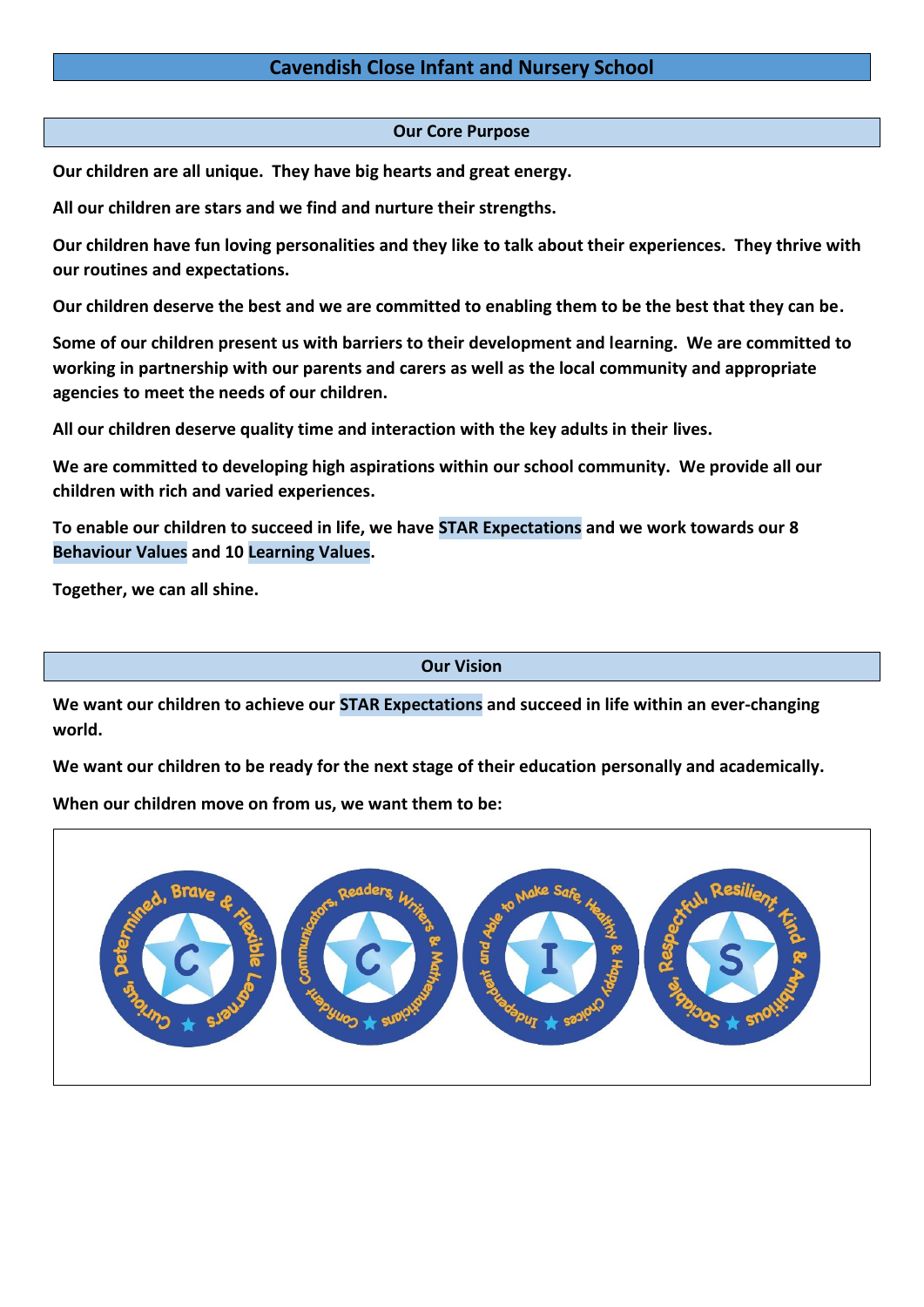#### **Our STAR Expectations**

**At Cavendish Close Infant and Nursery School, we are all stars.**

**Together, every day, we reach for the stars.** 



**Together, we can all shine.**

## **Our 10 Learning Values**

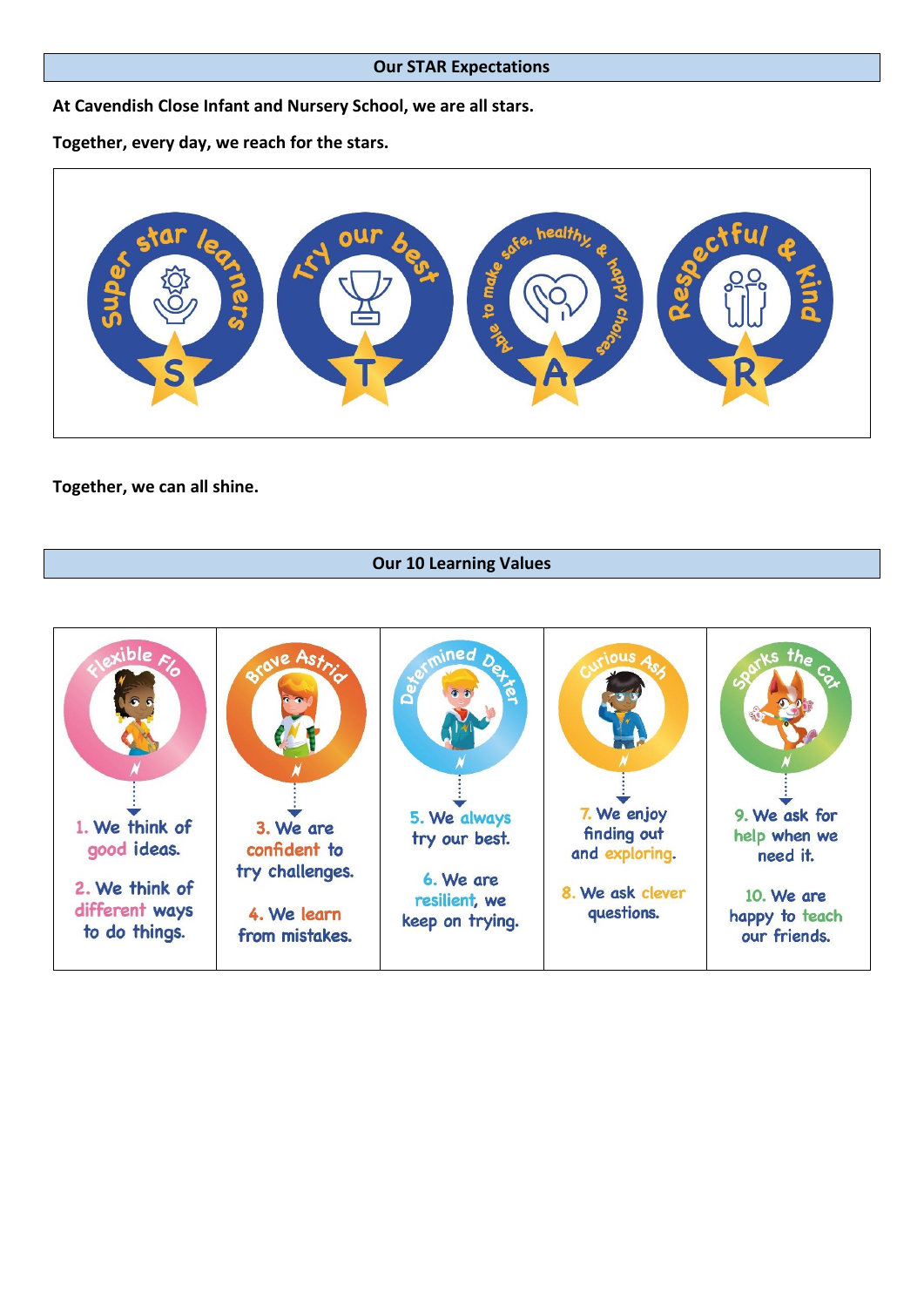# **Our 8 Behaviour Values**



Our Ethos

At our school…

We create indoor and outdoor environments that are…

- $\checkmark$  Welcoming
- $\checkmark$  Positive and happy
- $\checkmark$  Safe and calm
- $\checkmark$  Orderly
- $\checkmark$  Inviting, stimulating, and engaging

We are committed to developing high quality continuous provision with accessible, relevant, and open-ended resources that promote enquiry-based learning.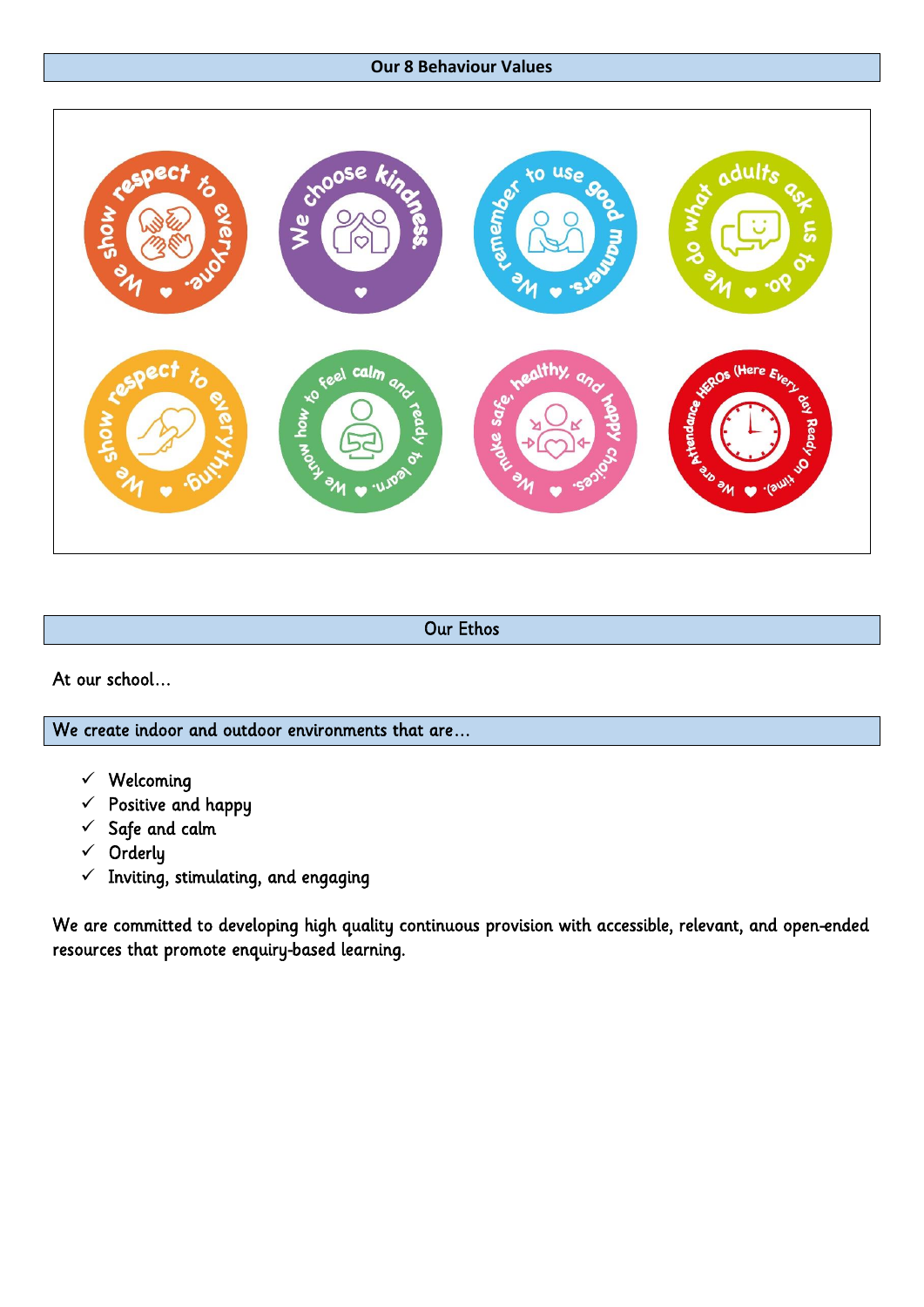- $\checkmark$  Have high expectations
- $\checkmark$  Be effective communicators
- $\checkmark$  Build strong relationships
- $\checkmark$  Connect to children's lives and interests
- $\checkmark$  Make every child feel valued
- $\checkmark$  Model self-awareness and self-regulation
- $\checkmark$  Be calm and patient
- $\checkmark$  Be positive and consistent
- $\checkmark$  Be nurturing and encouraging
- $\checkmark$  Be empathetic and responsive
- $\checkmark$  Model our STAR Expectations, our Behaviour Values, and our Learning Values.
- $\checkmark$  Focus on the children in our care during morning and afternoon learning time.

"I am the decisive element in the classroom. It is my personal approach that creates the climate. It is my daily mood that makes the weather. As a teacher, I possess tremendous power to make a child's life miserable or joyous. I can be a tool of torture or an instrument of inspiration. I can humiliate or humour, hurt or heal. It is my response that decides whether a crisis will be escalated or de-escalated, a child humanised or dehumanised."

Haim Ginott (An Israeli Child Psychologist and Psychotherapist)

## We motivate our children to learn by…

- $\checkmark$  Planning learning topics that are relevant and exciting with meaningful reasons to read, write and be numerate across the curriculum.
- $\checkmark$  Bringing subjects to life, enjoy being Historians, Artists etc.
- $\checkmark$  Connecting learning to our children's lives and interests.
- $\checkmark$  Finding the story in learning (People, Places, Problems and Possibilities).
- $\checkmark$  Ensuring that learning has:
	- a HOOK (a wow starter)
	- a PURPOSE (a challenge)
	- and an AUDIENCE
- $\checkmark$  Valuing the process of learning as well as the outcome.
- $\checkmark$  Giving our children the time and space to learn in greater depth.
- $\checkmark$  Enabling our children to make choices in their learning.
- $\checkmark$  Helping our children to work independently and collaboratively using their communication and social skills.
- $\checkmark$  Creating enabling environments with relevant and interesting resources

Our School Pedagogy can be found in our Teaching and Learning Handbook.